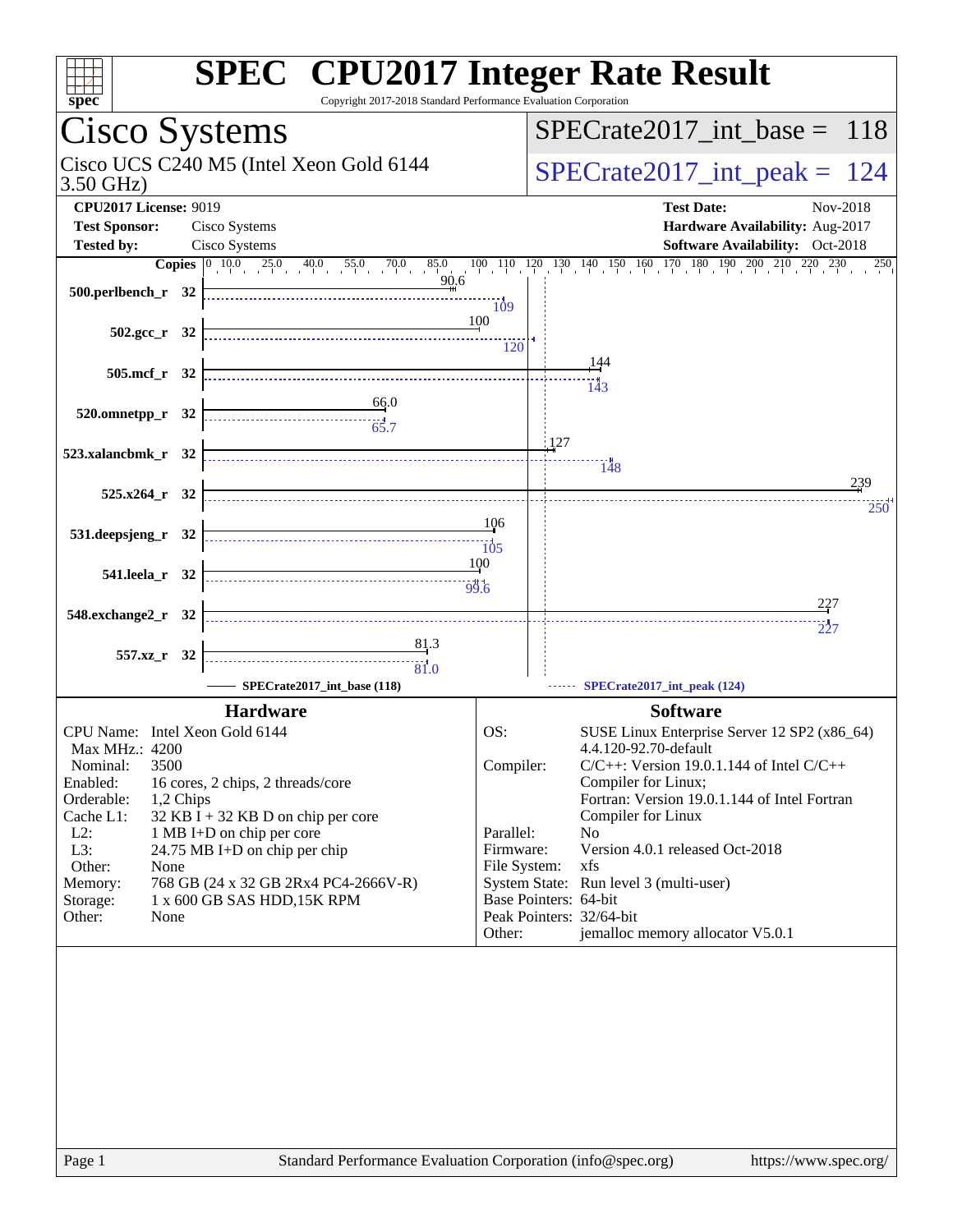

Copyright 2017-2018 Standard Performance Evaluation Corporation

## Cisco Systems

Cisco UCS C240 M5 (Intel Xeon Gold 6144  $\vert$  [SPECrate2017\\_int\\_peak =](http://www.spec.org/auto/cpu2017/Docs/result-fields.html#SPECrate2017intpeak) 124

[SPECrate2017\\_int\\_base =](http://www.spec.org/auto/cpu2017/Docs/result-fields.html#SPECrate2017intbase) 118

#### 3.50 GHz)

**[CPU2017 License:](http://www.spec.org/auto/cpu2017/Docs/result-fields.html#CPU2017License)** 9019 **[Test Date:](http://www.spec.org/auto/cpu2017/Docs/result-fields.html#TestDate)** Nov-2018 **[Test Sponsor:](http://www.spec.org/auto/cpu2017/Docs/result-fields.html#TestSponsor)** Cisco Systems **[Hardware Availability:](http://www.spec.org/auto/cpu2017/Docs/result-fields.html#HardwareAvailability)** Aug-2017 **[Tested by:](http://www.spec.org/auto/cpu2017/Docs/result-fields.html#Testedby)** Cisco Systems **[Software Availability:](http://www.spec.org/auto/cpu2017/Docs/result-fields.html#SoftwareAvailability)** Oct-2018

### **[Results Table](http://www.spec.org/auto/cpu2017/Docs/result-fields.html#ResultsTable)**

|                                  | <b>Base</b>   |                |       |                |            |                | <b>Peak</b> |               |                |              |                |              |                |                 |
|----------------------------------|---------------|----------------|-------|----------------|------------|----------------|-------------|---------------|----------------|--------------|----------------|--------------|----------------|-----------------|
| <b>Benchmark</b>                 | <b>Copies</b> | <b>Seconds</b> | Ratio | <b>Seconds</b> | Ratio      | <b>Seconds</b> | Ratio       | <b>Copies</b> | <b>Seconds</b> | <b>Ratio</b> | <b>Seconds</b> | <b>Ratio</b> | <b>Seconds</b> | <b>Ratio</b>    |
| $500$ .perlbench r               | 32            | 568            | 89.7  | 558            | 91.3       | 562            | 90.6        | 32            | 467            | 109          | 468            | <b>109</b>   | 469            | 109             |
| $502.\text{sec}$                 | 32            | 453            | 100   | 453            | <b>100</b> | 453            | 100         | 32            | 379            | <b>120</b>   | 378            | 120          | 379            | $\overline{20}$ |
| $505$ .mcf r                     | 32            | 359            | 144   | 369            | 140        | 359            | 144         | 32            | 360            | 143          | 361            | 143          | 362            | 143             |
| 520.omnetpp_r                    | 32            | 638            | 65.9  | 636            | 66.0       | 636            | 66.0        | 32            | 640            | 65.6         | 639            | 65.7         | 638            | 65.8            |
| 523.xalancbmk r                  | 32            | 271            | 125   | 265            | 128        | 266            | 127         | 32            | 229            | 147          | 229            | 148          | 228            | 148             |
| 525.x264 r                       | 32            | 235            | 239   | 235            | 239        | 236            | 237         | 32            | 224            | 250          | 226            | 248          | 224            | 250             |
| 531.deepsjeng_r                  | 32            | 348            | 105   | 347            | 106        | 347            | 106         | 32            | 350            | 105          | 350            | 105          | 349            | 105             |
| 541.leela_r                      | 32            | 530            | 100   | 529            | <b>100</b> | 528            | 100         | 32            | 521            | 102          | 532            | 99.6         | 538            | 98.6            |
| 548.exchange2_r                  | 32            | 370            | 227   | 370            | 227        | 370            | 226         | 32            | 369            | 227          | 370            | 227          | 370            | 226             |
| 557.xz r                         | 32            | 425            | 81.3  | 424            | 81.5       | 426            | 81.1        | 32            | 426            | 81.0         | 425            | 81.4         | 426            | 81.0            |
| $SPECrate2017$ int base =<br>118 |               |                |       |                |            |                |             |               |                |              |                |              |                |                 |

**[SPECrate2017\\_int\\_peak =](http://www.spec.org/auto/cpu2017/Docs/result-fields.html#SPECrate2017intpeak) 124**

Results appear in the [order in which they were run.](http://www.spec.org/auto/cpu2017/Docs/result-fields.html#RunOrder) Bold underlined text [indicates a median measurement.](http://www.spec.org/auto/cpu2017/Docs/result-fields.html#Median)

#### **[Submit Notes](http://www.spec.org/auto/cpu2017/Docs/result-fields.html#SubmitNotes)**

 The numactl mechanism was used to bind copies to processors. The config file option 'submit' was used to generate numactl commands to bind each copy to a specific processor. For details, please see the config file.

#### **[Operating System Notes](http://www.spec.org/auto/cpu2017/Docs/result-fields.html#OperatingSystemNotes)**

Stack size set to unlimited using "ulimit -s unlimited"

#### **[General Notes](http://www.spec.org/auto/cpu2017/Docs/result-fields.html#GeneralNotes)**

Environment variables set by runcpu before the start of the run: LD\_LIBRARY\_PATH = "/home/cpu2017/lib/ia32:/home/cpu2017/lib/intel64" Binaries compiled on a system with 1x Intel Core i7-4790 CPU + 32GB RAM memory using Redhat Enterprise Linux 7.4 Transparent Huge Pages enabled by default Prior to runcpu invocation Filesystem page cache synced and cleared with: sync; echo 3> /proc/sys/vm/drop\_caches runcpu command invoked through numactl i.e.: numactl --interleave=all runcpu <etc> Yes: The test sponsor attests, as of date of publication, that CVE-2017-5754 (Meltdown) is mitigated in the system as tested and documented. Yes: The test sponsor attests, as of date of publication, that CVE-2017-5753 (Spectre variant 1) is mitigated in the system as tested and documented. Yes: The test sponsor attests, as of date of publication, that CVE-2017-5715 (Spectre variant 2) is mitigated in the system as tested and documented.

**(Continued on next page)**

| Page 2<br>Standard Performance Evaluation Corporation (info@spec.org)<br>https://www.spec.org/ |
|------------------------------------------------------------------------------------------------|
|------------------------------------------------------------------------------------------------|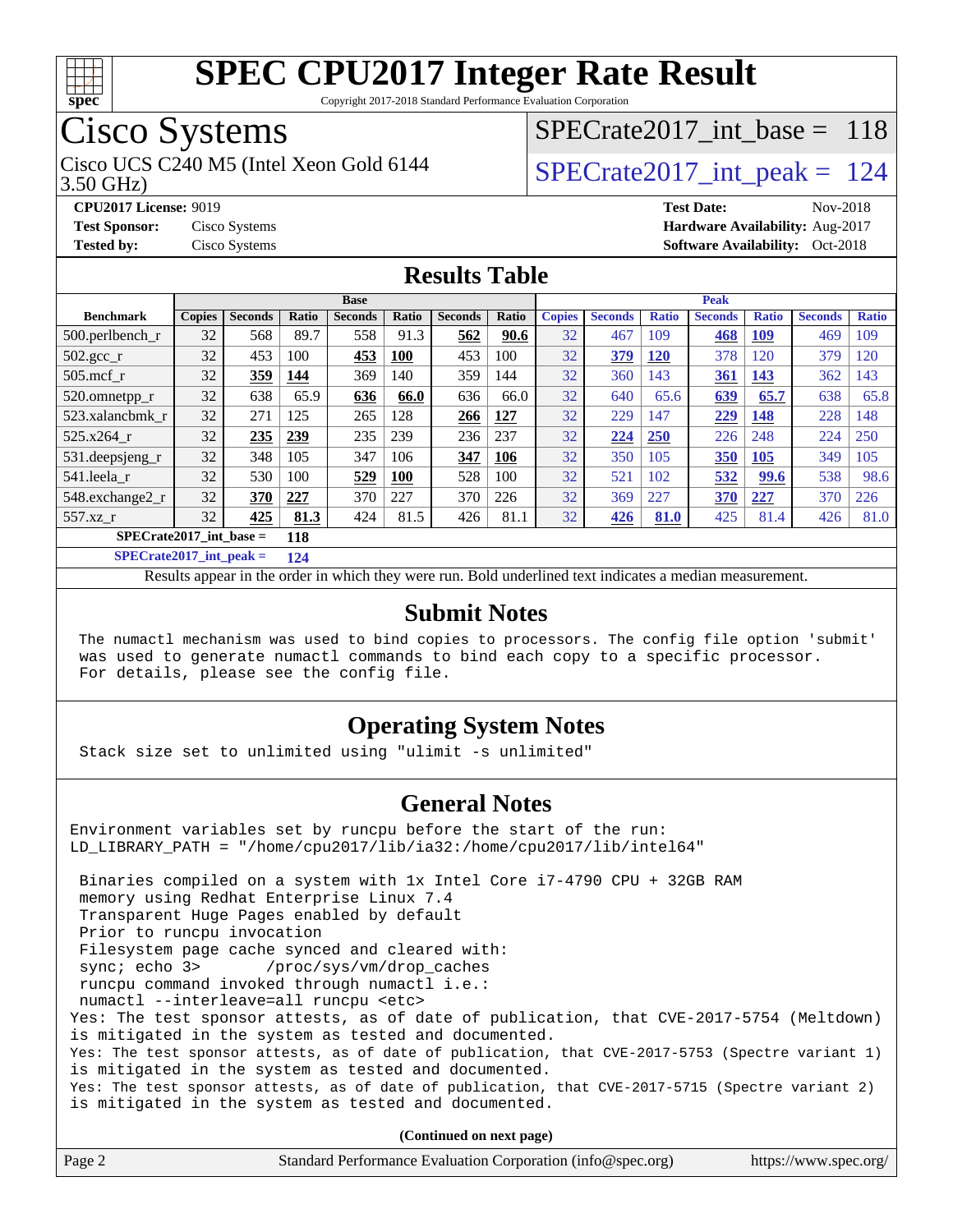

Copyright 2017-2018 Standard Performance Evaluation Corporation

## Cisco Systems

Cisco UCS C240 M5 (Intel Xeon Gold 6144  $\vert$  [SPECrate2017\\_int\\_peak =](http://www.spec.org/auto/cpu2017/Docs/result-fields.html#SPECrate2017intpeak) 124

[SPECrate2017\\_int\\_base =](http://www.spec.org/auto/cpu2017/Docs/result-fields.html#SPECrate2017intbase) 118

3.50 GHz)

**[CPU2017 License:](http://www.spec.org/auto/cpu2017/Docs/result-fields.html#CPU2017License)** 9019 **[Test Date:](http://www.spec.org/auto/cpu2017/Docs/result-fields.html#TestDate)** Nov-2018 **[Test Sponsor:](http://www.spec.org/auto/cpu2017/Docs/result-fields.html#TestSponsor)** Cisco Systems **[Hardware Availability:](http://www.spec.org/auto/cpu2017/Docs/result-fields.html#HardwareAvailability)** Aug-2017 **[Tested by:](http://www.spec.org/auto/cpu2017/Docs/result-fields.html#Testedby)** Cisco Systems **[Software Availability:](http://www.spec.org/auto/cpu2017/Docs/result-fields.html#SoftwareAvailability)** Oct-2018

#### **[General Notes \(Continued\)](http://www.spec.org/auto/cpu2017/Docs/result-fields.html#GeneralNotes)**

 jemalloc, a general purpose malloc implementation built with the RedHat Enterprise 7.5, and the system compiler gcc 4.8.5 sources available from jemalloc.net or <https://github.com/jemalloc/jemalloc/releases>

### **[Platform Notes](http://www.spec.org/auto/cpu2017/Docs/result-fields.html#PlatformNotes)**

Page 3 Standard Performance Evaluation Corporation [\(info@spec.org\)](mailto:info@spec.org) <https://www.spec.org/> BIOS Settings: Intel HyperThreading Technology set to Enabled CPU performance set to Enterprise Power Performance Tuning set to OS Controls SNC set to Enabled IMC Interleaving set to 1-way Interleave Patrol Scrub set to Disabled Sysinfo program /home/cpu2017/bin/sysinfo Rev: r5797 of 2017-06-14 96c45e4568ad54c135fd618bcc091c0f running on linux-dkz7 Thu Dec 6 13:36:08 2018 SUT (System Under Test) info as seen by some common utilities. For more information on this section, see <https://www.spec.org/cpu2017/Docs/config.html#sysinfo> From /proc/cpuinfo model name : Intel(R) Xeon(R) Gold 6144 CPU @ 3.50GHz 2 "physical id"s (chips) 32 "processors" cores, siblings (Caution: counting these is hw and system dependent. The following excerpts from /proc/cpuinfo might not be reliable. Use with caution.) cpu cores : 8 siblings : 16 physical 0: cores 0 2 3 9 16 19 26 27 physical 1: cores 0 2 3 9 16 19 26 27 From lscpu: Architecture: x86\_64 CPU op-mode(s): 32-bit, 64-bit Byte Order: Little Endian  $CPU(s):$  32 On-line CPU(s) list: 0-31 Thread(s) per core: 2 Core(s) per socket: 8 Socket(s): 2 NUMA node(s): 4 Vendor ID: GenuineIntel CPU family: 6 Model: 85 Model name: Intel(R) Xeon(R) Gold 6144 CPU @ 3.50GHz **(Continued on next page)**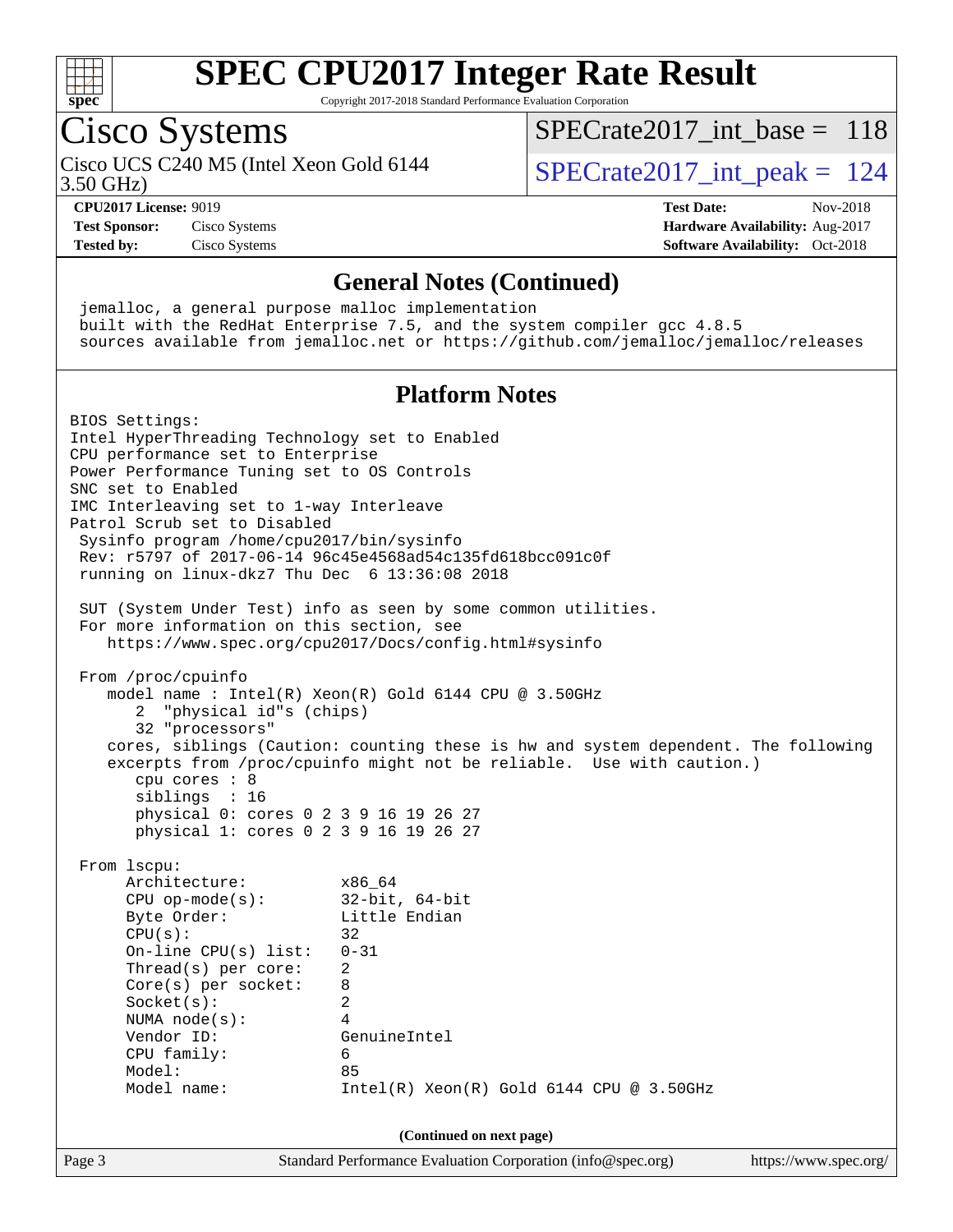

Copyright 2017-2018 Standard Performance Evaluation Corporation

# Cisco Systems

3.50 GHz) Cisco UCS C240 M5 (Intel Xeon Gold 6144  $\vert$  [SPECrate2017\\_int\\_peak =](http://www.spec.org/auto/cpu2017/Docs/result-fields.html#SPECrate2017intpeak) 124

 $SPECrate2017\_int\_base = 118$ 

**[CPU2017 License:](http://www.spec.org/auto/cpu2017/Docs/result-fields.html#CPU2017License)** 9019 **[Test Date:](http://www.spec.org/auto/cpu2017/Docs/result-fields.html#TestDate)** Nov-2018

**[Test Sponsor:](http://www.spec.org/auto/cpu2017/Docs/result-fields.html#TestSponsor)** Cisco Systems **[Hardware Availability:](http://www.spec.org/auto/cpu2017/Docs/result-fields.html#HardwareAvailability)** Aug-2017 **[Tested by:](http://www.spec.org/auto/cpu2017/Docs/result-fields.html#Testedby)** Cisco Systems **Cisco Systems [Software Availability:](http://www.spec.org/auto/cpu2017/Docs/result-fields.html#SoftwareAvailability)** Oct-2018

#### **[Platform Notes \(Continued\)](http://www.spec.org/auto/cpu2017/Docs/result-fields.html#PlatformNotes)**

| Stepping:                | 4                            |
|--------------------------|------------------------------|
| CPU MHz:                 | 4105.295                     |
| $CPU$ max $MHz$ :        | 4200.0000                    |
| CPU min MHz:             | 1200.0000                    |
| BogoMIPS:                | 6983.54                      |
| Virtualization:          | $VT - x$                     |
| $L1d$ cache:             | 32K                          |
| $L1i$ cache:             | 32K                          |
| $L2$ cache:              | 1024K                        |
| $L3$ cache:              | 25344K                       |
| NUMA $node0$ $CPU(s)$ :  | 0, 1, 3, 4, 16, 17, 19, 20   |
| NUMA nodel CPU(s):       | $2, 5 - 7, 18, 21 - 23$      |
| NUMA $node2$ $CPU(s)$ :  | 8, 9, 11, 12, 24, 25, 27, 28 |
| NUMA $node3$ CPU $(s)$ : | $10, 13 - 15, 26, 29 - 31$   |
| Flags:                   | fou vme de pse tsc msr       |

pse tsc msr pae mce cx8 apic sep mtrr pge mca cmov pat pse36 clflush dts acpi mmx fxsr sse sse2 ss ht tm pbe syscall nx pdpe1gb rdtscp lm constant\_tsc art arch\_perfmon pebs bts rep\_good nopl xtopology nonstop\_tsc aperfmperf eagerfpu pni pclmulqdq dtes64 monitor ds\_cpl vmx smx est tm2 ssse3 sdbg fma cx16 xtpr pdcm pcid dca sse4\_1 sse4\_2 x2apic movbe popcnt tsc\_deadline\_timer aes xsave avx f16c rdrand lahf\_lm abm 3dnowprefetch ida arat epb invpcid\_single pln pts dtherm hwp hwp\_act\_window hwp\_epp hwp\_pkg\_req intel\_pt rsb\_ctxsw spec\_ctrl stibp retpoline kaiser tpr\_shadow vnmi flexpriority ept vpid fsgsbase tsc\_adjust bmi1 hle avx2 smep bmi2 erms invpcid rtm cqm mpx avx512f avx512dq rdseed adx smap clflushopt clwb avx512cd avx512bw avx512vl xsaveopt xsavec xgetbv1 cqm\_llc cqm\_occup\_llc

```
 /proc/cpuinfo cache data
   cache size : 25344 KB
```
 From numactl --hardware WARNING: a numactl 'node' might or might not correspond to a physical chip. available: 4 nodes (0-3) node 0 cpus: 0 1 3 4 16 17 19 20 node 0 size: 192097 MB node 0 free: 190527 MB node 1 cpus: 2 5 6 7 18 21 22 23 node 1 size: 193528 MB node 1 free: 192115 MB node 2 cpus: 8 9 11 12 24 25 27 28 node 2 size: 193528 MB node 2 free: 192100 MB node 3 cpus: 10 13 14 15 26 29 30 31 node 3 size: 193525 MB node 3 free: 192137 MB node distances: node 0 1 2 3 0: 10 11 21 21 1: 11 10 21 21

**(Continued on next page)**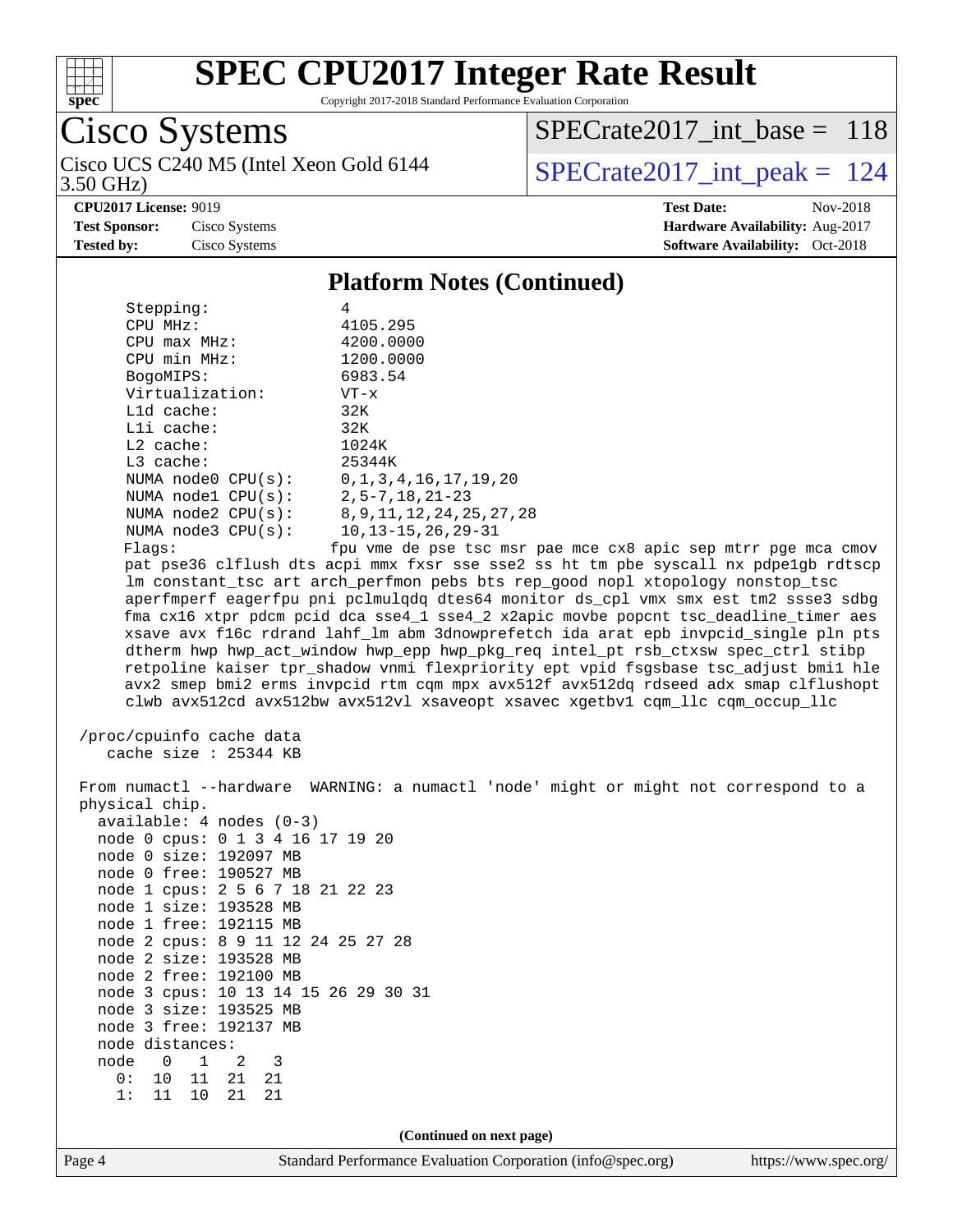

Copyright 2017-2018 Standard Performance Evaluation Corporation

## Cisco Systems

3.50 GHz) Cisco UCS C240 M5 (Intel Xeon Gold 6144  $\vert$  [SPECrate2017\\_int\\_peak =](http://www.spec.org/auto/cpu2017/Docs/result-fields.html#SPECrate2017intpeak) 124

 $SPECrate2017\_int\_base = 118$ 

**[CPU2017 License:](http://www.spec.org/auto/cpu2017/Docs/result-fields.html#CPU2017License)** 9019 **[Test Date:](http://www.spec.org/auto/cpu2017/Docs/result-fields.html#TestDate)** Nov-2018 **[Test Sponsor:](http://www.spec.org/auto/cpu2017/Docs/result-fields.html#TestSponsor)** Cisco Systems **[Hardware Availability:](http://www.spec.org/auto/cpu2017/Docs/result-fields.html#HardwareAvailability)** Aug-2017 **[Tested by:](http://www.spec.org/auto/cpu2017/Docs/result-fields.html#Testedby)** Cisco Systems **Cisco Systems [Software Availability:](http://www.spec.org/auto/cpu2017/Docs/result-fields.html#SoftwareAvailability)** Oct-2018

#### **[Platform Notes \(Continued\)](http://www.spec.org/auto/cpu2017/Docs/result-fields.html#PlatformNotes)** 2: 21 21 10 11 3: 21 21 11 10 From /proc/meminfo MemTotal: 791225028 kB HugePages\_Total: 0 Hugepagesize: 2048 kB From /etc/\*release\* /etc/\*version\* SuSE-release: SUSE Linux Enterprise Server 12 (x86\_64) VERSION = 12 PATCHLEVEL = 2 # This file is deprecated and will be removed in a future service pack or release. # Please check /etc/os-release for details about this release. os-release: NAME="SLES" VERSION="12-SP2" VERSION\_ID="12.2" PRETTY\_NAME="SUSE Linux Enterprise Server 12 SP2" ID="sles" ANSI\_COLOR="0;32" CPE\_NAME="cpe:/o:suse:sles:12:sp2" uname -a: Linux linux-dkz7 4.4.120-92.70-default #1 SMP Wed Mar 14 15:59:43 UTC 2018 (52a83de) x86\_64 x86\_64 x86\_64 GNU/Linux run-level 3 Dec 6 07:45 SPEC is set to: /home/cpu2017 Filesystem Type Size Used Avail Use% Mounted on /dev/sda2 xfs 500G 122G 379G 25% / Additional information from dmidecode follows. WARNING: Use caution when you interpret this section. The 'dmidecode' program reads system data which is "intended to allow hardware to be accurately determined", but the intent may not be met, as there are frequent changes to hardware, firmware, and the "DMTF SMBIOS" standard. BIOS Cisco Systems, Inc. C240M5.4.0.1.139.1003182220 10/03/2018 Memory: 12x 0xCE00 M393A4K40BB2-CTD 32 GB 2 rank 2666 12x 0xCE00 M393A4K40CB2-CTD 32 GB 2 rank 2666 (End of data from sysinfo program)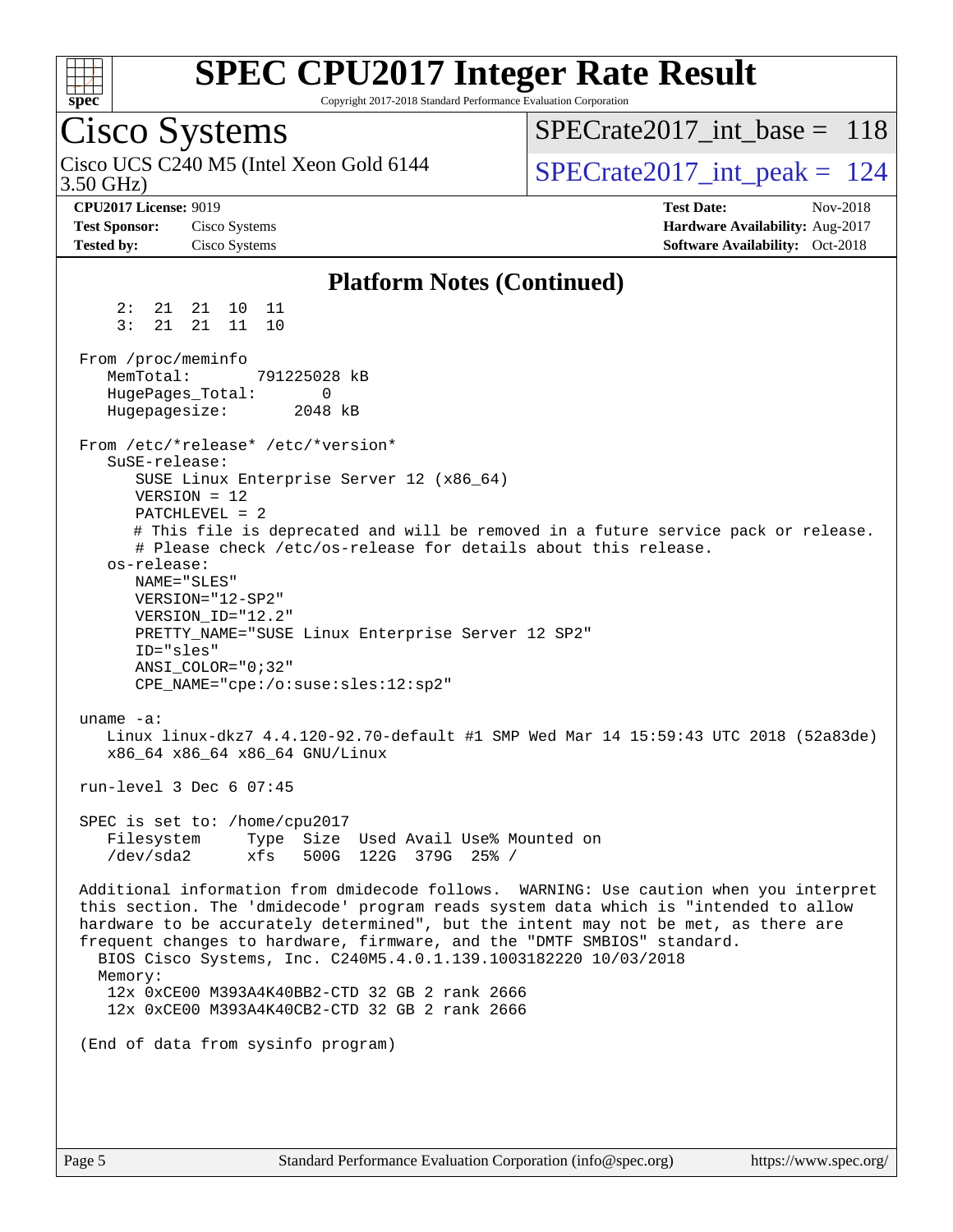

Copyright 2017-2018 Standard Performance Evaluation Corporation

## Cisco Systems

3.50 GHz) Cisco UCS C240 M5 (Intel Xeon Gold 6144  $\big|$  [SPECrate2017\\_int\\_peak =](http://www.spec.org/auto/cpu2017/Docs/result-fields.html#SPECrate2017intpeak) 124

[SPECrate2017\\_int\\_base =](http://www.spec.org/auto/cpu2017/Docs/result-fields.html#SPECrate2017intbase) 118

**[CPU2017 License:](http://www.spec.org/auto/cpu2017/Docs/result-fields.html#CPU2017License)** 9019 **[Test Date:](http://www.spec.org/auto/cpu2017/Docs/result-fields.html#TestDate)** Nov-2018 **[Test Sponsor:](http://www.spec.org/auto/cpu2017/Docs/result-fields.html#TestSponsor)** Cisco Systems **[Hardware Availability:](http://www.spec.org/auto/cpu2017/Docs/result-fields.html#HardwareAvailability)** Aug-2017 **[Tested by:](http://www.spec.org/auto/cpu2017/Docs/result-fields.html#Testedby)** Cisco Systems **[Software Availability:](http://www.spec.org/auto/cpu2017/Docs/result-fields.html#SoftwareAvailability)** Oct-2018

### **[Compiler Version Notes](http://www.spec.org/auto/cpu2017/Docs/result-fields.html#CompilerVersionNotes)**

### **[Base Compiler Invocation](http://www.spec.org/auto/cpu2017/Docs/result-fields.html#BaseCompilerInvocation)**

[C benchmarks](http://www.spec.org/auto/cpu2017/Docs/result-fields.html#Cbenchmarks): [icc -m64 -std=c11](http://www.spec.org/cpu2017/results/res2018q4/cpu2017-20181211-10276.flags.html#user_CCbase_intel_icc_64bit_c11_33ee0cdaae7deeeab2a9725423ba97205ce30f63b9926c2519791662299b76a0318f32ddfffdc46587804de3178b4f9328c46fa7c2b0cd779d7a61945c91cd35)

[C++ benchmarks:](http://www.spec.org/auto/cpu2017/Docs/result-fields.html#CXXbenchmarks) [icpc -m64](http://www.spec.org/cpu2017/results/res2018q4/cpu2017-20181211-10276.flags.html#user_CXXbase_intel_icpc_64bit_4ecb2543ae3f1412ef961e0650ca070fec7b7afdcd6ed48761b84423119d1bf6bdf5cad15b44d48e7256388bc77273b966e5eb805aefd121eb22e9299b2ec9d9)

**(Continued on next page)**

Page 6 Standard Performance Evaluation Corporation [\(info@spec.org\)](mailto:info@spec.org) <https://www.spec.org/>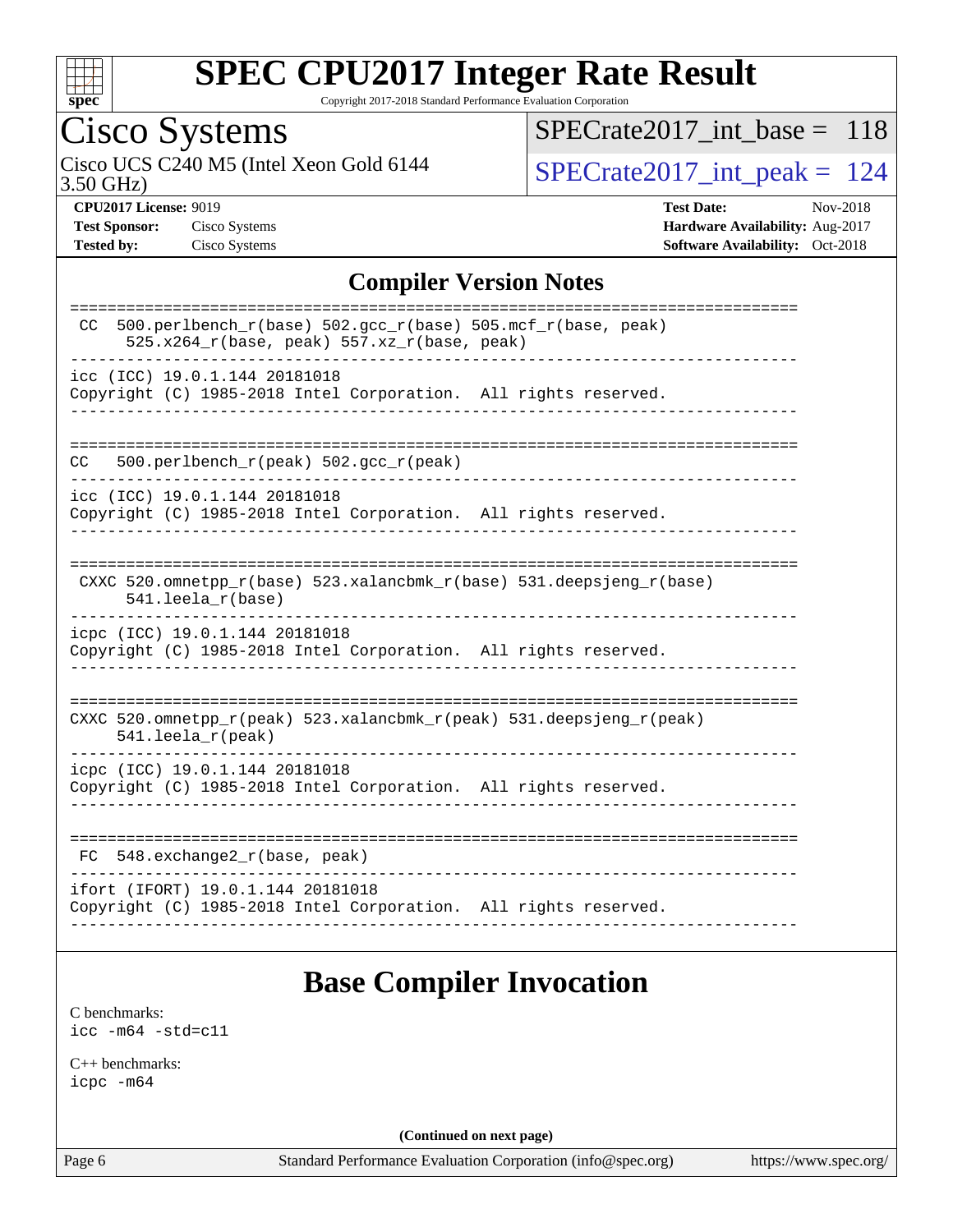

Copyright 2017-2018 Standard Performance Evaluation Corporation

### Cisco Systems

3.50 GHz) Cisco UCS C240 M5 (Intel Xeon Gold 6144  $\vert$ [SPECrate2017\\_int\\_peak =](http://www.spec.org/auto/cpu2017/Docs/result-fields.html#SPECrate2017intpeak) 124

[SPECrate2017\\_int\\_base =](http://www.spec.org/auto/cpu2017/Docs/result-fields.html#SPECrate2017intbase) 118

**[CPU2017 License:](http://www.spec.org/auto/cpu2017/Docs/result-fields.html#CPU2017License)** 9019 **[Test Date:](http://www.spec.org/auto/cpu2017/Docs/result-fields.html#TestDate)** Nov-2018 **[Test Sponsor:](http://www.spec.org/auto/cpu2017/Docs/result-fields.html#TestSponsor)** Cisco Systems **[Hardware Availability:](http://www.spec.org/auto/cpu2017/Docs/result-fields.html#HardwareAvailability)** Aug-2017 **[Tested by:](http://www.spec.org/auto/cpu2017/Docs/result-fields.html#Testedby)** Cisco Systems **[Software Availability:](http://www.spec.org/auto/cpu2017/Docs/result-fields.html#SoftwareAvailability)** Oct-2018

### **[Base Compiler Invocation \(Continued\)](http://www.spec.org/auto/cpu2017/Docs/result-fields.html#BaseCompilerInvocation)**

[Fortran benchmarks](http://www.spec.org/auto/cpu2017/Docs/result-fields.html#Fortranbenchmarks):

[ifort -m64](http://www.spec.org/cpu2017/results/res2018q4/cpu2017-20181211-10276.flags.html#user_FCbase_intel_ifort_64bit_24f2bb282fbaeffd6157abe4f878425411749daecae9a33200eee2bee2fe76f3b89351d69a8130dd5949958ce389cf37ff59a95e7a40d588e8d3a57e0c3fd751)

### **[Base Portability Flags](http://www.spec.org/auto/cpu2017/Docs/result-fields.html#BasePortabilityFlags)**

 500.perlbench\_r: [-DSPEC\\_LP64](http://www.spec.org/cpu2017/results/res2018q4/cpu2017-20181211-10276.flags.html#b500.perlbench_r_basePORTABILITY_DSPEC_LP64) [-DSPEC\\_LINUX\\_X64](http://www.spec.org/cpu2017/results/res2018q4/cpu2017-20181211-10276.flags.html#b500.perlbench_r_baseCPORTABILITY_DSPEC_LINUX_X64) 502.gcc\_r: [-DSPEC\\_LP64](http://www.spec.org/cpu2017/results/res2018q4/cpu2017-20181211-10276.flags.html#suite_basePORTABILITY502_gcc_r_DSPEC_LP64) 505.mcf\_r: [-DSPEC\\_LP64](http://www.spec.org/cpu2017/results/res2018q4/cpu2017-20181211-10276.flags.html#suite_basePORTABILITY505_mcf_r_DSPEC_LP64) 520.omnetpp\_r: [-DSPEC\\_LP64](http://www.spec.org/cpu2017/results/res2018q4/cpu2017-20181211-10276.flags.html#suite_basePORTABILITY520_omnetpp_r_DSPEC_LP64) 523.xalancbmk\_r: [-DSPEC\\_LP64](http://www.spec.org/cpu2017/results/res2018q4/cpu2017-20181211-10276.flags.html#suite_basePORTABILITY523_xalancbmk_r_DSPEC_LP64) [-DSPEC\\_LINUX](http://www.spec.org/cpu2017/results/res2018q4/cpu2017-20181211-10276.flags.html#b523.xalancbmk_r_baseCXXPORTABILITY_DSPEC_LINUX) 525.x264\_r: [-DSPEC\\_LP64](http://www.spec.org/cpu2017/results/res2018q4/cpu2017-20181211-10276.flags.html#suite_basePORTABILITY525_x264_r_DSPEC_LP64) 531.deepsjeng\_r: [-DSPEC\\_LP64](http://www.spec.org/cpu2017/results/res2018q4/cpu2017-20181211-10276.flags.html#suite_basePORTABILITY531_deepsjeng_r_DSPEC_LP64) 541.leela\_r: [-DSPEC\\_LP64](http://www.spec.org/cpu2017/results/res2018q4/cpu2017-20181211-10276.flags.html#suite_basePORTABILITY541_leela_r_DSPEC_LP64) 548.exchange2\_r: [-DSPEC\\_LP64](http://www.spec.org/cpu2017/results/res2018q4/cpu2017-20181211-10276.flags.html#suite_basePORTABILITY548_exchange2_r_DSPEC_LP64) 557.xz\_r: [-DSPEC\\_LP64](http://www.spec.org/cpu2017/results/res2018q4/cpu2017-20181211-10276.flags.html#suite_basePORTABILITY557_xz_r_DSPEC_LP64)

### **[Base Optimization Flags](http://www.spec.org/auto/cpu2017/Docs/result-fields.html#BaseOptimizationFlags)**

[C benchmarks](http://www.spec.org/auto/cpu2017/Docs/result-fields.html#Cbenchmarks):

[-Wl,-z,muldefs](http://www.spec.org/cpu2017/results/res2018q4/cpu2017-20181211-10276.flags.html#user_CCbase_link_force_multiple1_b4cbdb97b34bdee9ceefcfe54f4c8ea74255f0b02a4b23e853cdb0e18eb4525ac79b5a88067c842dd0ee6996c24547a27a4b99331201badda8798ef8a743f577) [-xCORE-AVX512](http://www.spec.org/cpu2017/results/res2018q4/cpu2017-20181211-10276.flags.html#user_CCbase_f-xCORE-AVX512) [-ipo](http://www.spec.org/cpu2017/results/res2018q4/cpu2017-20181211-10276.flags.html#user_CCbase_f-ipo) [-O3](http://www.spec.org/cpu2017/results/res2018q4/cpu2017-20181211-10276.flags.html#user_CCbase_f-O3) [-no-prec-div](http://www.spec.org/cpu2017/results/res2018q4/cpu2017-20181211-10276.flags.html#user_CCbase_f-no-prec-div) [-qopt-mem-layout-trans=3](http://www.spec.org/cpu2017/results/res2018q4/cpu2017-20181211-10276.flags.html#user_CCbase_f-qopt-mem-layout-trans_de80db37974c74b1f0e20d883f0b675c88c3b01e9d123adea9b28688d64333345fb62bc4a798493513fdb68f60282f9a726aa07f478b2f7113531aecce732043) [-L/home/cpu2017/je5.0.1-64/](http://www.spec.org/cpu2017/results/res2018q4/cpu2017-20181211-10276.flags.html#user_CCbase_jemalloc_link_path64_8e927a5f1bdac0405e66c637541874330e08086b5e62a1d024bcf3497e3c64fd173c8afb7d1730d51f6da781ef4c439bdab468bb8364cf71435e0c609fac500c) [-ljemalloc](http://www.spec.org/cpu2017/results/res2018q4/cpu2017-20181211-10276.flags.html#user_CCbase_jemalloc_link_lib_d1249b907c500fa1c0672f44f562e3d0f79738ae9e3c4a9c376d49f265a04b9c99b167ecedbf6711b3085be911c67ff61f150a17b3472be731631ba4d0471706)

[C++ benchmarks:](http://www.spec.org/auto/cpu2017/Docs/result-fields.html#CXXbenchmarks)

[-Wl,-z,muldefs](http://www.spec.org/cpu2017/results/res2018q4/cpu2017-20181211-10276.flags.html#user_CXXbase_link_force_multiple1_b4cbdb97b34bdee9ceefcfe54f4c8ea74255f0b02a4b23e853cdb0e18eb4525ac79b5a88067c842dd0ee6996c24547a27a4b99331201badda8798ef8a743f577) [-xCORE-AVX512](http://www.spec.org/cpu2017/results/res2018q4/cpu2017-20181211-10276.flags.html#user_CXXbase_f-xCORE-AVX512) [-ipo](http://www.spec.org/cpu2017/results/res2018q4/cpu2017-20181211-10276.flags.html#user_CXXbase_f-ipo) [-O3](http://www.spec.org/cpu2017/results/res2018q4/cpu2017-20181211-10276.flags.html#user_CXXbase_f-O3) [-no-prec-div](http://www.spec.org/cpu2017/results/res2018q4/cpu2017-20181211-10276.flags.html#user_CXXbase_f-no-prec-div) [-qopt-mem-layout-trans=3](http://www.spec.org/cpu2017/results/res2018q4/cpu2017-20181211-10276.flags.html#user_CXXbase_f-qopt-mem-layout-trans_de80db37974c74b1f0e20d883f0b675c88c3b01e9d123adea9b28688d64333345fb62bc4a798493513fdb68f60282f9a726aa07f478b2f7113531aecce732043) [-L/home/cpu2017/je5.0.1-64/](http://www.spec.org/cpu2017/results/res2018q4/cpu2017-20181211-10276.flags.html#user_CXXbase_jemalloc_link_path64_8e927a5f1bdac0405e66c637541874330e08086b5e62a1d024bcf3497e3c64fd173c8afb7d1730d51f6da781ef4c439bdab468bb8364cf71435e0c609fac500c) [-ljemalloc](http://www.spec.org/cpu2017/results/res2018q4/cpu2017-20181211-10276.flags.html#user_CXXbase_jemalloc_link_lib_d1249b907c500fa1c0672f44f562e3d0f79738ae9e3c4a9c376d49f265a04b9c99b167ecedbf6711b3085be911c67ff61f150a17b3472be731631ba4d0471706)

[Fortran benchmarks](http://www.spec.org/auto/cpu2017/Docs/result-fields.html#Fortranbenchmarks):

[-Wl,-z,muldefs](http://www.spec.org/cpu2017/results/res2018q4/cpu2017-20181211-10276.flags.html#user_FCbase_link_force_multiple1_b4cbdb97b34bdee9ceefcfe54f4c8ea74255f0b02a4b23e853cdb0e18eb4525ac79b5a88067c842dd0ee6996c24547a27a4b99331201badda8798ef8a743f577) [-xCORE-AVX512](http://www.spec.org/cpu2017/results/res2018q4/cpu2017-20181211-10276.flags.html#user_FCbase_f-xCORE-AVX512) [-ipo](http://www.spec.org/cpu2017/results/res2018q4/cpu2017-20181211-10276.flags.html#user_FCbase_f-ipo) [-O3](http://www.spec.org/cpu2017/results/res2018q4/cpu2017-20181211-10276.flags.html#user_FCbase_f-O3) [-no-prec-div](http://www.spec.org/cpu2017/results/res2018q4/cpu2017-20181211-10276.flags.html#user_FCbase_f-no-prec-div) [-qopt-mem-layout-trans=3](http://www.spec.org/cpu2017/results/res2018q4/cpu2017-20181211-10276.flags.html#user_FCbase_f-qopt-mem-layout-trans_de80db37974c74b1f0e20d883f0b675c88c3b01e9d123adea9b28688d64333345fb62bc4a798493513fdb68f60282f9a726aa07f478b2f7113531aecce732043) [-nostandard-realloc-lhs](http://www.spec.org/cpu2017/results/res2018q4/cpu2017-20181211-10276.flags.html#user_FCbase_f_2003_std_realloc_82b4557e90729c0f113870c07e44d33d6f5a304b4f63d4c15d2d0f1fab99f5daaed73bdb9275d9ae411527f28b936061aa8b9c8f2d63842963b95c9dd6426b8a) [-align array32byte](http://www.spec.org/cpu2017/results/res2018q4/cpu2017-20181211-10276.flags.html#user_FCbase_align_array32byte_b982fe038af199962ba9a80c053b8342c548c85b40b8e86eb3cc33dee0d7986a4af373ac2d51c3f7cf710a18d62fdce2948f201cd044323541f22fc0fffc51b6) [-L/home/cpu2017/je5.0.1-64/](http://www.spec.org/cpu2017/results/res2018q4/cpu2017-20181211-10276.flags.html#user_FCbase_jemalloc_link_path64_8e927a5f1bdac0405e66c637541874330e08086b5e62a1d024bcf3497e3c64fd173c8afb7d1730d51f6da781ef4c439bdab468bb8364cf71435e0c609fac500c) [-ljemalloc](http://www.spec.org/cpu2017/results/res2018q4/cpu2017-20181211-10276.flags.html#user_FCbase_jemalloc_link_lib_d1249b907c500fa1c0672f44f562e3d0f79738ae9e3c4a9c376d49f265a04b9c99b167ecedbf6711b3085be911c67ff61f150a17b3472be731631ba4d0471706)

## **[Peak Compiler Invocation](http://www.spec.org/auto/cpu2017/Docs/result-fields.html#PeakCompilerInvocation)**

[C benchmarks \(except as noted below\)](http://www.spec.org/auto/cpu2017/Docs/result-fields.html#Cbenchmarksexceptasnotedbelow): [icc -m64 -std=c11](http://www.spec.org/cpu2017/results/res2018q4/cpu2017-20181211-10276.flags.html#user_CCpeak_intel_icc_64bit_c11_33ee0cdaae7deeeab2a9725423ba97205ce30f63b9926c2519791662299b76a0318f32ddfffdc46587804de3178b4f9328c46fa7c2b0cd779d7a61945c91cd35)

502.gcc\_r: [icc -m32 -std=c11 -L/opt/intel/lib/ia32](http://www.spec.org/cpu2017/results/res2018q4/cpu2017-20181211-10276.flags.html#user_peakCCLD502_gcc_r_intel_icc_ba8be3d1ddcd8fa690d221d86b97d5980848a6fc7befb72d2aae7f265697ba3b80fdc9e77889232674508f6cf7fae229a8f479c4e0ca8921041dee8e2ca22d98)

[C++ benchmarks \(except as noted below\):](http://www.spec.org/auto/cpu2017/Docs/result-fields.html#CXXbenchmarksexceptasnotedbelow) [icpc -m64](http://www.spec.org/cpu2017/results/res2018q4/cpu2017-20181211-10276.flags.html#user_CXXpeak_intel_icpc_64bit_4ecb2543ae3f1412ef961e0650ca070fec7b7afdcd6ed48761b84423119d1bf6bdf5cad15b44d48e7256388bc77273b966e5eb805aefd121eb22e9299b2ec9d9)

**(Continued on next page)**

Page 7 Standard Performance Evaluation Corporation [\(info@spec.org\)](mailto:info@spec.org) <https://www.spec.org/>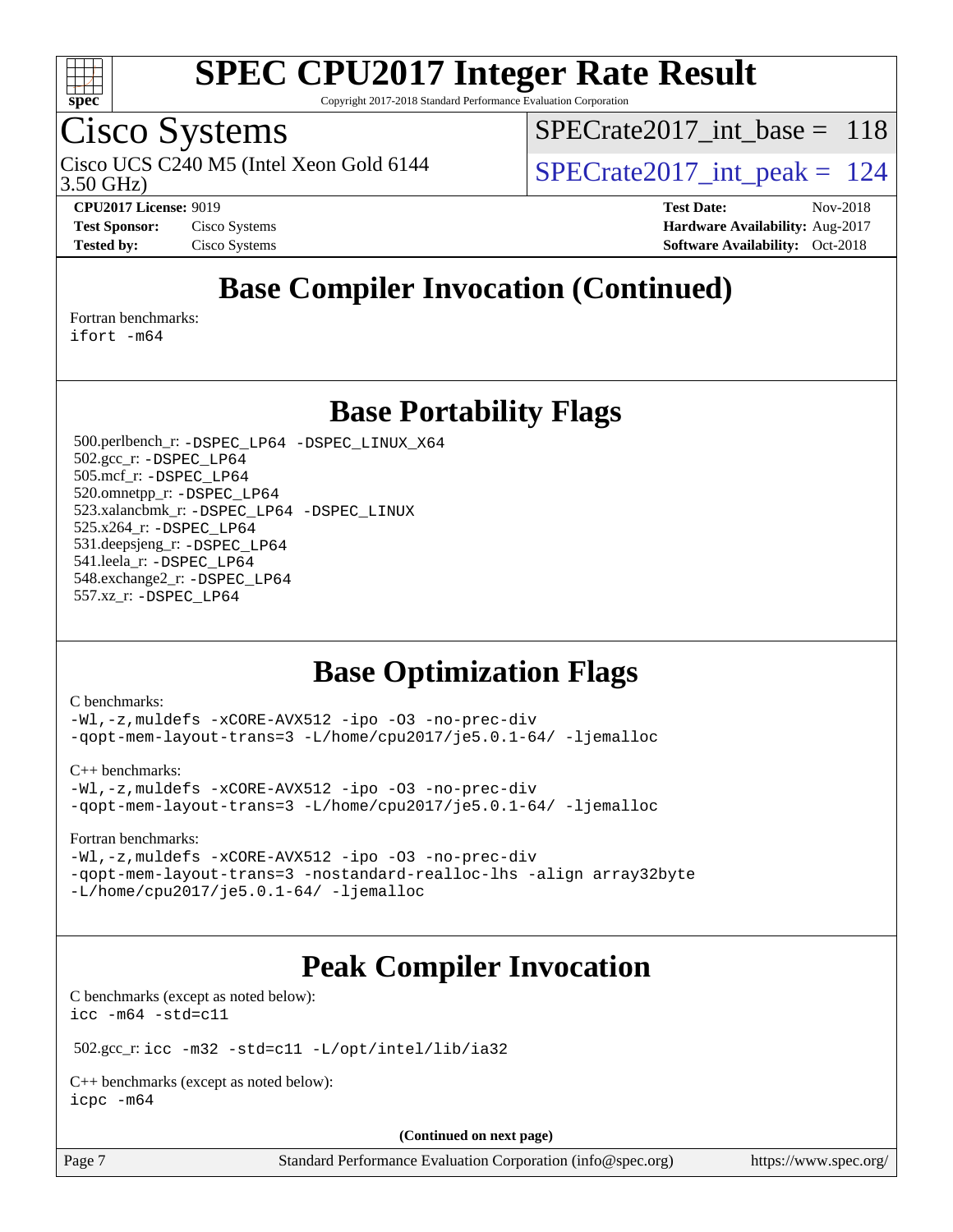

Copyright 2017-2018 Standard Performance Evaluation Corporation

### Cisco Systems

3.50 GHz) Cisco UCS C240 M5 (Intel Xeon Gold 6144  $\vert$  [SPECrate2017\\_int\\_peak =](http://www.spec.org/auto/cpu2017/Docs/result-fields.html#SPECrate2017intpeak) 124

[SPECrate2017\\_int\\_base =](http://www.spec.org/auto/cpu2017/Docs/result-fields.html#SPECrate2017intbase) 118

**[CPU2017 License:](http://www.spec.org/auto/cpu2017/Docs/result-fields.html#CPU2017License)** 9019 **[Test Date:](http://www.spec.org/auto/cpu2017/Docs/result-fields.html#TestDate)** Nov-2018 **[Test Sponsor:](http://www.spec.org/auto/cpu2017/Docs/result-fields.html#TestSponsor)** Cisco Systems **Cisco Systems [Hardware Availability:](http://www.spec.org/auto/cpu2017/Docs/result-fields.html#HardwareAvailability)** Aug-2017 **[Tested by:](http://www.spec.org/auto/cpu2017/Docs/result-fields.html#Testedby)** Cisco Systems **[Software Availability:](http://www.spec.org/auto/cpu2017/Docs/result-fields.html#SoftwareAvailability)** Oct-2018

## **[Peak Compiler Invocation \(Continued\)](http://www.spec.org/auto/cpu2017/Docs/result-fields.html#PeakCompilerInvocation)**

523.xalancbmk\_r: [icpc -m32 -L/opt/intel/lib/ia32](http://www.spec.org/cpu2017/results/res2018q4/cpu2017-20181211-10276.flags.html#user_peakCXXLD523_xalancbmk_r_intel_icpc_44eae83c1f565e7e266431f067370024ba26559400a3332485578bf716e23841c734f948145e944e2f4b6f3ce32c2c966ea92b66ca79c6f94f301242c0f554cf)

[Fortran benchmarks](http://www.spec.org/auto/cpu2017/Docs/result-fields.html#Fortranbenchmarks): [ifort -m64](http://www.spec.org/cpu2017/results/res2018q4/cpu2017-20181211-10276.flags.html#user_FCpeak_intel_ifort_64bit_24f2bb282fbaeffd6157abe4f878425411749daecae9a33200eee2bee2fe76f3b89351d69a8130dd5949958ce389cf37ff59a95e7a40d588e8d3a57e0c3fd751)

### **[Peak Portability Flags](http://www.spec.org/auto/cpu2017/Docs/result-fields.html#PeakPortabilityFlags)**

 500.perlbench\_r: [-DSPEC\\_LP64](http://www.spec.org/cpu2017/results/res2018q4/cpu2017-20181211-10276.flags.html#b500.perlbench_r_peakPORTABILITY_DSPEC_LP64) [-DSPEC\\_LINUX\\_X64](http://www.spec.org/cpu2017/results/res2018q4/cpu2017-20181211-10276.flags.html#b500.perlbench_r_peakCPORTABILITY_DSPEC_LINUX_X64) 502.gcc\_r: [-D\\_FILE\\_OFFSET\\_BITS=64](http://www.spec.org/cpu2017/results/res2018q4/cpu2017-20181211-10276.flags.html#user_peakPORTABILITY502_gcc_r_file_offset_bits_64_5ae949a99b284ddf4e95728d47cb0843d81b2eb0e18bdfe74bbf0f61d0b064f4bda2f10ea5eb90e1dcab0e84dbc592acfc5018bc955c18609f94ddb8d550002c) 505.mcf\_r: [-DSPEC\\_LP64](http://www.spec.org/cpu2017/results/res2018q4/cpu2017-20181211-10276.flags.html#suite_peakPORTABILITY505_mcf_r_DSPEC_LP64) 520.omnetpp\_r: [-DSPEC\\_LP64](http://www.spec.org/cpu2017/results/res2018q4/cpu2017-20181211-10276.flags.html#suite_peakPORTABILITY520_omnetpp_r_DSPEC_LP64) 523.xalancbmk\_r: [-D\\_FILE\\_OFFSET\\_BITS=64](http://www.spec.org/cpu2017/results/res2018q4/cpu2017-20181211-10276.flags.html#user_peakPORTABILITY523_xalancbmk_r_file_offset_bits_64_5ae949a99b284ddf4e95728d47cb0843d81b2eb0e18bdfe74bbf0f61d0b064f4bda2f10ea5eb90e1dcab0e84dbc592acfc5018bc955c18609f94ddb8d550002c) [-DSPEC\\_LINUX](http://www.spec.org/cpu2017/results/res2018q4/cpu2017-20181211-10276.flags.html#b523.xalancbmk_r_peakCXXPORTABILITY_DSPEC_LINUX) 525.x264\_r: [-DSPEC\\_LP64](http://www.spec.org/cpu2017/results/res2018q4/cpu2017-20181211-10276.flags.html#suite_peakPORTABILITY525_x264_r_DSPEC_LP64) 531.deepsjeng\_r: [-DSPEC\\_LP64](http://www.spec.org/cpu2017/results/res2018q4/cpu2017-20181211-10276.flags.html#suite_peakPORTABILITY531_deepsjeng_r_DSPEC_LP64) 541.leela\_r: [-DSPEC\\_LP64](http://www.spec.org/cpu2017/results/res2018q4/cpu2017-20181211-10276.flags.html#suite_peakPORTABILITY541_leela_r_DSPEC_LP64) 548.exchange2\_r: [-DSPEC\\_LP64](http://www.spec.org/cpu2017/results/res2018q4/cpu2017-20181211-10276.flags.html#suite_peakPORTABILITY548_exchange2_r_DSPEC_LP64) 557.xz\_r: [-DSPEC\\_LP64](http://www.spec.org/cpu2017/results/res2018q4/cpu2017-20181211-10276.flags.html#suite_peakPORTABILITY557_xz_r_DSPEC_LP64)

### **[Peak Optimization Flags](http://www.spec.org/auto/cpu2017/Docs/result-fields.html#PeakOptimizationFlags)**

[C benchmarks](http://www.spec.org/auto/cpu2017/Docs/result-fields.html#Cbenchmarks):

```
 500.perlbench_r: -Wl,-z,muldefs -prof-gen(pass 1) -prof-use(pass 2) -ipo
-xCORE-AVX512 -O3 -no-prec-div -qopt-mem-layout-trans=3
-fno-strict-overflow -L/home/cpu2017/je5.0.1-64/
-ljemalloc
 502.gcc_r: -Wl,-z,muldefs -prof-gen(pass 1) -prof-use(pass 2) -ipo
-xCORE-AVX512 -O3 -no-prec-div -qopt-mem-layout-trans=3
-L/home/cpu2017/je5.0.1-32/ -ljemalloc
 505.mcf_r: -Wl,-z,muldefs -xCORE-AVX512 -ipo -O3 -no-prec-div
-qopt-mem-layout-trans=3 -L/home/cpu2017/je5.0.1-64/
-ljemalloc
 525.x264_r: -Wl,-z,muldefs -xCORE-AVX512 -ipo -O3 -no-prec-div
-qopt-mem-layout-trans=3 -fno-alias
-L/home/cpu2017/je5.0.1-64/-ljemalloc
```
**(Continued on next page)**